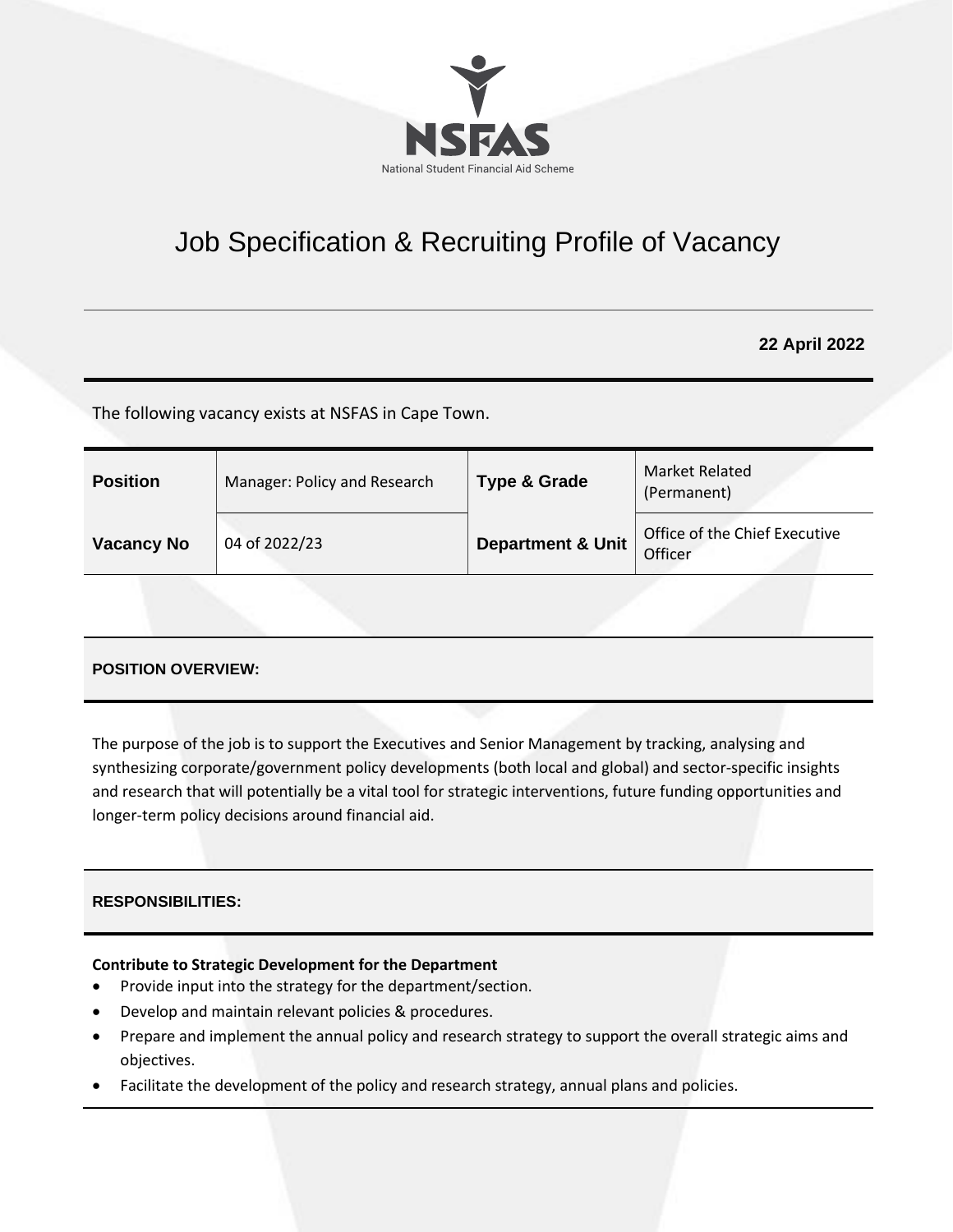

- Conduct a review of policy and research strategy, annual plans and policies.
- Oversee the implementation of the service unit plans.
- Develop and lead a coherent and coordinated policy and research programme that supports NSFAS to grow its influence and visibility.
- Develop, deliver and review NSFAS national campaigns as appropriate working closely with.
- Ensure the correct approval processes are followed and implemented by working with the CEO and the Board

#### **Conduct Unit Administration**

- Once approval is received, conduct relevant project research.
- Conceptualize projects and gather relevant data for project research.
- Analyse the research data.
- Prepare research reports on data analysed.
- Send report for approval and present at Manco / Board Committees for approval.
- Ensure research knowledge is accessible to the unit once approved.

#### **Provide Support to Executives and Business Units**

- Develop presentations that support organisational wide business units.
- Provide assistance and interpretation of available organisational data towards business unit reports.

#### **Manage Unit Budget**

- Compile and deliver the annual policy and research budget and business plan activities and KPIs, reporting monthly variances and forecasts to Finance and taking appropriate remedial action.
- Develop budget for own areas of responsibility.
- Monitor compliance with approved and take corrective action where necessary.

#### **Manage Internal and External Stakeholder Relationships**

- Engage with key stakeholders to understand the impact of plans and deliverables and ensure optimal service delivery.
- Engage with key stakeholders to understand the impact of plans and deliverables and ensure optimal service delivery.
- Effectively collaborate on joint initiatives / programmes of organisational importance.
- Ensure timely submission of reports and trend analysis to advise and guide stakeholders.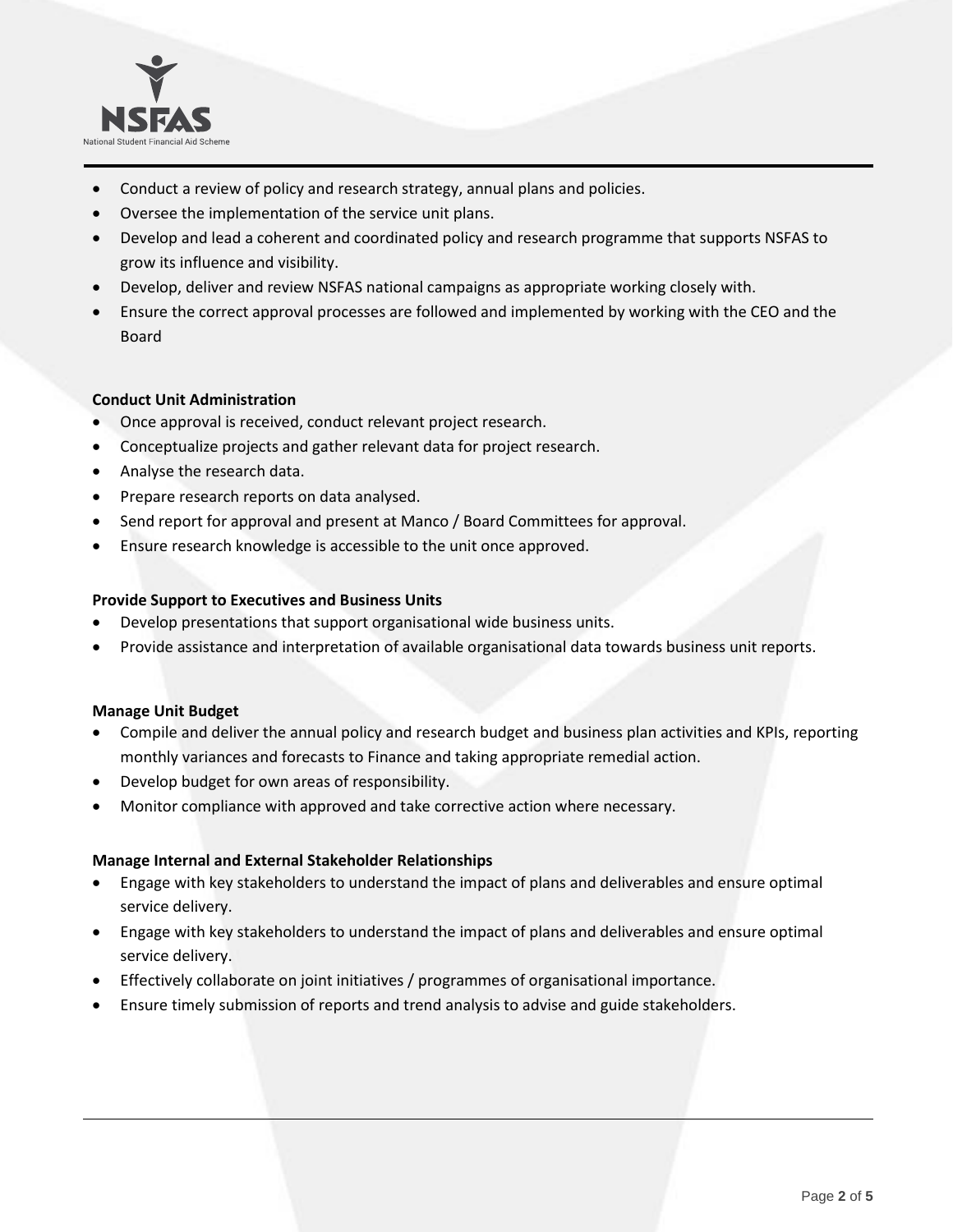

## **Research Conceptualization, Data Collection, Data Analysis, Report Writing and Scholarly Publishing**

• Critically evaluate relevant literature; research proposal development; data collection and data management.

## **Ensure Compliance, Monitoring, Evaluation and Sound Reporting**

- Use of standard reporting templates and tools and make recommendations for improvements over time.
- Monitor compliance of section and direct reports with compliance needs of the APP service unit plans.
- Submit performance and compliance reports timeously and to required standards
- Monitor compliance with policy and research deliverables / KPIs.
- Identify trends and issues in the service unit and take corrective action if required.
- Review unit processes and report on results.

#### **Leading High-Performance Teams**

- Ensure that annual workforce plans have been developed.
- Assign work in accordance with plans to staff members.
- Set, control and report on key performance areas and performance contracts.
- Coach, mentor and train the team and develop reports for performance improvement, career progression and recognition purposes.
- Maintain compliance, consistency and take corrective action when needed.
- Participate in HR and organisational recruitment processes.

## **DESIRED SKILLS AND EXPERIENCE**

#### **Minimum requirements:**

- Master's Degree in Social Sciences
- 10 years' experience in public policy and research environment
- Knowledge of Higher Education, TVET Colleges, government strategic priorities in respect to the post school education and training environment; the NSFAS Act and PFMA
- At least 5 years' specialist research or research project leadership experience
- Evidence of advanced writing skills either in peer reviewed or non-peer reviewed publications, a minimum of 10 required (including research papers in journals, papers presented at conferences, chapters in published books, books)
- Experience in research on funding of post graduate students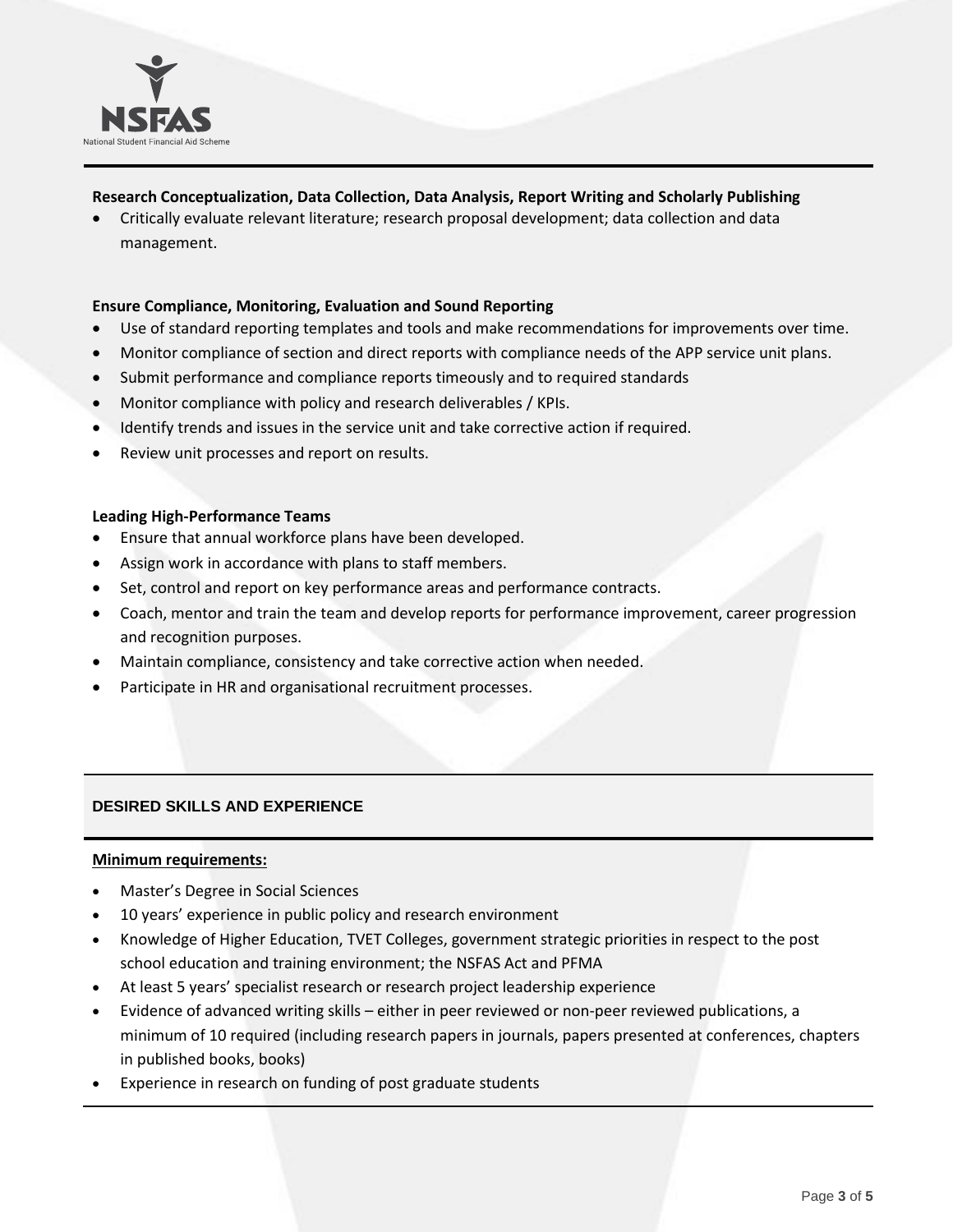

## **Preferred:**

- Doctoral Degree (PhD) in Social Sciences
- 2-5 years working experience on funding of post graduate students
- Academically and conceptually strong report-writing skills, evidenced through publication history
- Ability to operate in pressured environment with creativity, initiative, accuracy and attention to detail, and the ability to prioritise competing tasks and deliverables
- Demonstrate a collaborative ability and willingness to accept guidance from team members
- Ability to present complex information and adapt analysis to specified formats within deadlines
- Strong leadership that exhibits an internal locus of control
- Able to work independently, as well as within a team
- Able to work under pressure and display initiative
- Able to engage at executive and strategic levels with executives

## **Skill and Competencies:**

- Communication skills
- Report writing skills
- Presentation skills
- Interpersonal skills
- Decision-making skills
- Problem-solving skills
- Negotiation skills
- Conflict resolution skills
- Organisational skills
- Planning skills
- Deadline driven
- Resource management
- Attention to detail
- Time management
- Customer orientation

## **Computer skills required:**

- MS Word Intermediate
- MS Excel Intermediate
- MS Power Point Intermediate
- MS Outlook Intermediate
- Quantitative/ Qualitative data analysis tools Intermediate